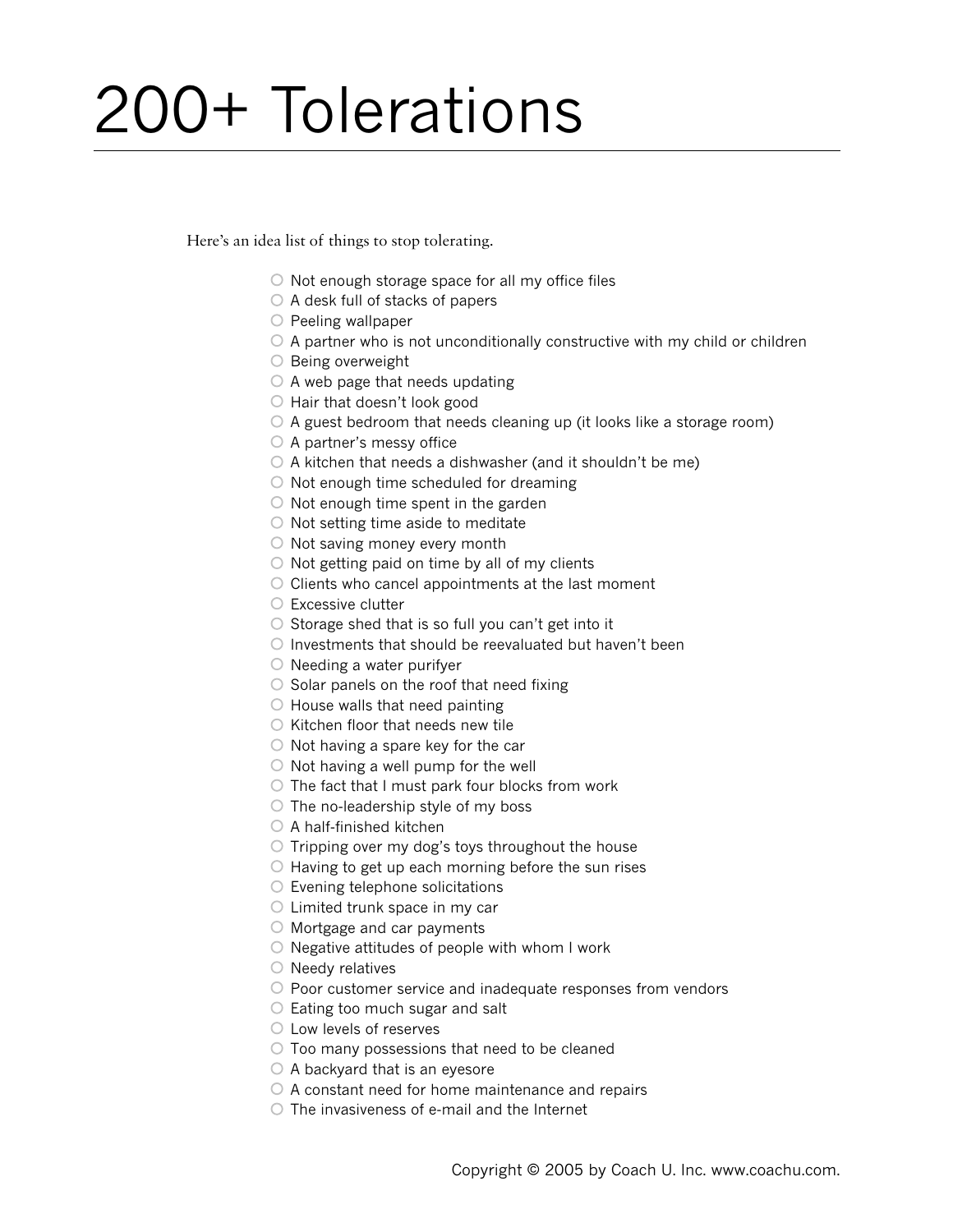- $\bigcirc$  People or institutions that don't return my calls
- $\circ$  My lack of creative outlet
- $\circ$  Being part of a profession whose goals and standards I can no longer relate to
- $\circ$  Knowing all my debt will not be paid off for another 10 years
- $\circ$  Inadequate retirement fund
- $\circ$  Demands on my time by my children
- $\circ$  A former spouse who does not contribute time or money to raising our children
- $\circ$  The insanity of television newscasts
- $\circ$  Not having replacement belts for my vacuum cleaner
- $\circ$  Mildew in the grout of the tiles in my shower
- $\circ$  Mildew on the plastic shower curtain
- $\circ$  A crack in the sealer around the base of the shower
- $\circ$  The outdated or broken tile in the bathroom
- $\circ$  Missing lights on the medicine cabinet
- $\circ$  Spiderwebs in the corners
- $\circ$  Stuff on top of my fridge that has not been put away since I had that Christmas party 10 years ago
- $\circ$  The dog hair that shows up somewhere else the minute I clean it up
- $\circ$  Keeping the end table by my chair cluttered in order to put my coffee cup on it because if it's cleaned off the cat will lie on it, leaving no room for my coffee cup
- O Cat food on the kitchen table because it's the only surface the dog won't get to
- $\circ$  New slipcovers that aren't quite the right shade
- $\circ$  An area rug that doesn't match the living room
- $\circ$  Thirty-year-old wall-to-wall carpeting that resists cleaning attempts
- $\circ$  A dining room table currently covered with stuff not related to dining
- Whites that have yellowed because of hard water
- $\circ$  A humidifier that needs a new filter to work properly
- $\circ$  An inherited chest of drawers that has a broken piece of veneer
- $\circ$  Fixing one toleration by putting up a window shade only to have it become a new toleration because it doesn't fit properly
- $\circ$  A cat that lies on my wrists when I'm working on the computer
- $\circ$  A living room window that is cracked and so dirty I can't see out of it when the sun is shining
- $\circ$  Having a nice attic but not being able to get into it because the steps are falling apart
- $\circ$  Cleaning supplies that won't fit under the sink
- $\circ$  Spending eight hours a day in a room with no window
- $\circ$  A coworker who has more tolerations than I do and spends all day talking about them
- $\circ$  Being the office dumping ground because I'm such a good listener
- $\circ$  Having a sugar and caffeine addiction
- $\circ$  Taking antidepressants and experiencing more severe PMS symptoms than before
- $\circ$  Taking antidepressants and gaining weight because I can't seem to care about changing my eating habits any more
- Wearing only what's comfortable even if I don't like the way I look
- $\circ$  Squirrels getting in the bird feeder
- $\circ$  Having gotten very good at acting patient and hating every minute of it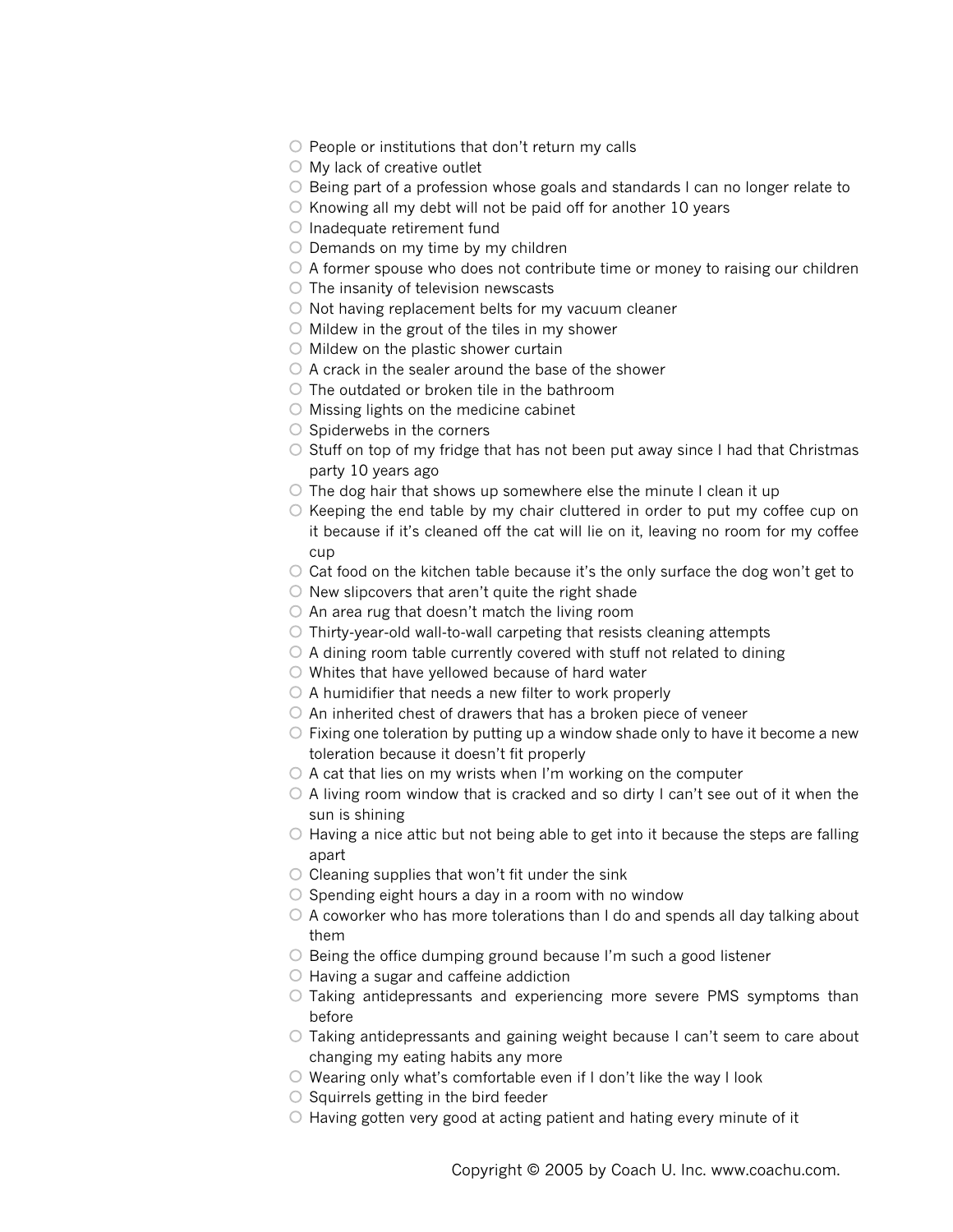- $\circ$  Not making time for art or music or crafts
- $\circ$  Water stains on the walls
- $\bigcirc$  A roof that is only half reshingled
- $\circ$  Rusty iron porch railings
- $\circ$  Trim on the house that needs to be painted
- $\bigcirc$  House that needs to be repainted
- $\circ$  Being deep in debt with no end in sight
- $\circ$  Not having a coach because I can't afford one
- $\circ$  Not being able to do much about most of my tolerations because they need money to be resolved
- $\circ$  Not having a nice stereo
- $\circ$  Having a saddle and riding boots and no horse
- $\circ$  Loving to travel and not knowing when I'll next be able to take a trip somewhere
- $\circ$  Not being able to come up with a concrete way to describe what I'm doing as a coach
- $\bigcirc$  Having so many talents and interests that I'm constantly being pulled in lots of directions
- O Being very good at maintaining acquaintances but having few close friends
- $\circ$  Not knowing how to build a network or not being able to figure it out in a way that isn't too overwhelming
- $\circ$  Being easily overwhelmed and trying to act like I'm not
- $\circ$  Being surrounded by people that think following your dreams is a needless, selfindulgent activity
- Throwing away money on things I don't really need or use
- $\circ$  Being from and living in a community where it's ingrained in the collective consciousness that the more you're tolerating, the more righteous you are
- $\circ$  Hating the way animals are processed for food and yet not being able to give up eating beef because it's comfort food
- Fearing that if I move to someplace I love to visit, it will be ruined forever
- $\circ$  Knowing that I'm the only reliable sibling and that when the time comes that my parents need to be cared for, it's all going to fall on me
- $\circ$  Knowing I can't afford to move anywhere even if I wanted to
- $\circ$  Knowing that techniques like affirmations, self-hypnosis, and guided imagery work for me but still not practicing them
- O Not having 20 clients that are like my one wonderful client who will pay me \$200 a month (or more)
- $\circ$  Not having a garage for my car
- Large parts of my lawn being covered in weeds
- $\circ$  Writing a volunteer weekly column for the local newspaper for months, wanting to be paid for it now, and not knowing what to do about it
- $\circ$  The fact that my laptop computer has needed a new battery for months
- $\circ$  Having boxes of things that need to be donated but that I haven't taken to the donation center
- $\circ$  Being so intent on being true to myself that it gets in my way
- $\circ$  Not having enough time to read and understand all that I want to
- $\circ$  Believing things that people say when I know they are not true for me
- $\circ$  Spending 95 percent of my waking hours struggling with frustration of some sort or another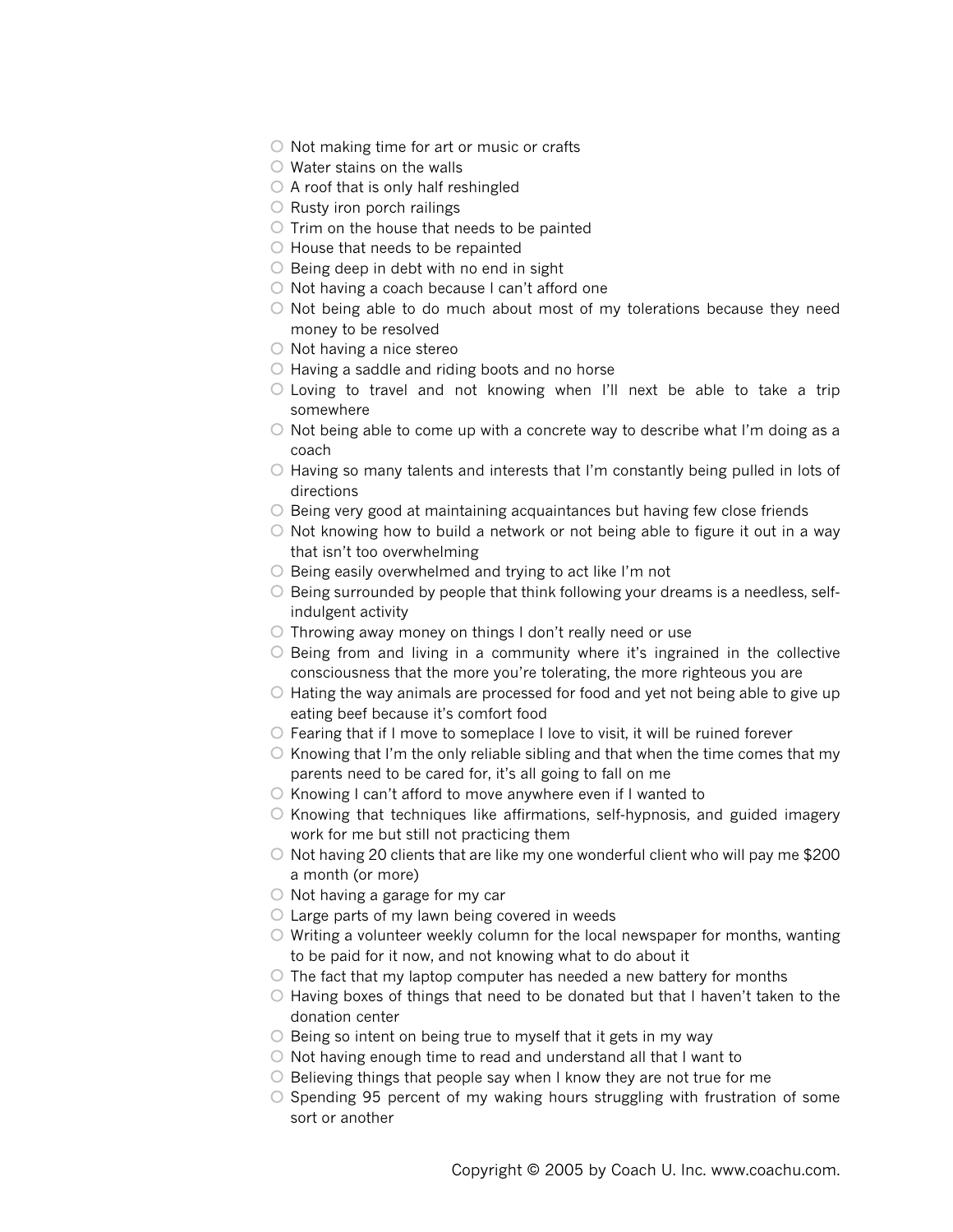- $\circ$  Being hungry but not wanting to stop what I am doing to get something to eat
- $\circ$  Having more books than bookshelves
- Working at a job I don't enjoy
- $\circ$  Having friends who are almost all 10 to 20 years older than I am
- $\circ$  Not knowing how to ask for space from people without getting snippy because I've waited too long to ask
- $\circ$  Having health insurance that doesn't pay for massage therapy or other alternative therapies
- $\circ$  Having lower back problems from sitting in a nonergonomic chair all day
- $\circ$  Having one of those combination copier/scanner/answering/fax machines when all I really need is a flatbed scanner
- $\circ$  Having someone in my life who always tries to tell me what to do
- $\circ$  Not knowing how to tell someone in my life to stop hurting my feelings without hurting his or her feelings
- $\circ$  Feeling that if my parents died tomorrow, it would be catastrophic for me, even though I think I've been trying to plan ahead
- Living in an uninsulated house in a place where it gets really hot or really cold
- $\circ$  Being designated the keeper of the peace in the family
- $\circ$  Being really sentimental
- $\bigcirc$  Having a poorly designed kitchen
- $\circ$  Having a neat-looking 1950s stove or oven, only part of which works
- $\circ$  Being crabby a lot
- $\circ$  Not having a friend in the same town that I can just call up on the spur of the moment to go out with to do something
- $\circ$  Feeling like I don't really have time to do things that are just for fun
- Living too far away from places I enjoy visiting: museums, specialty shops, likeminded organizations, but not wanting to move
- $\circ$  Living with a constant inner sense of deep frustration
- $\circ$  The lack of sunlight in winter
- $\circ$  Fear of ice on the sidewalks
- $\circ$  Living in a dangerous area
- $\circ$  Beating myself up because I can't seem to apply all the things I know to myself
- $\circ$  Not getting enough deep belly laughing every day
- $\circ$  Having brains and talent but not knowing of any means of making a living from them
- Feeling victimized and helpless and hating myself when I see others being victims too
- $\circ$  Experiencing lots of synchronicity with tiny things every day, but not with the big important things
- $\circ$  Not having a life plan that seems doable
- Forty-year-old carpet in my bedroom and a mismatched bedroom set
- $\circ$  The pile of stuff on top of the dresser that I can't seem to throw away
- $\circ$  Not having organized Christmas decorations
- $\circ$  A brown splotch on the wall from where I killed an insect
- $\circ$  Having insects show up every now and then high on my bedroom walls where I can't reach them
- $\bigcirc$  Having insect invasions every summer
- $\circ$  Visible dust collected on the top of the ceiling fan in the bedroom
- $\circ$  Not being able to see my clock or radio without my glasses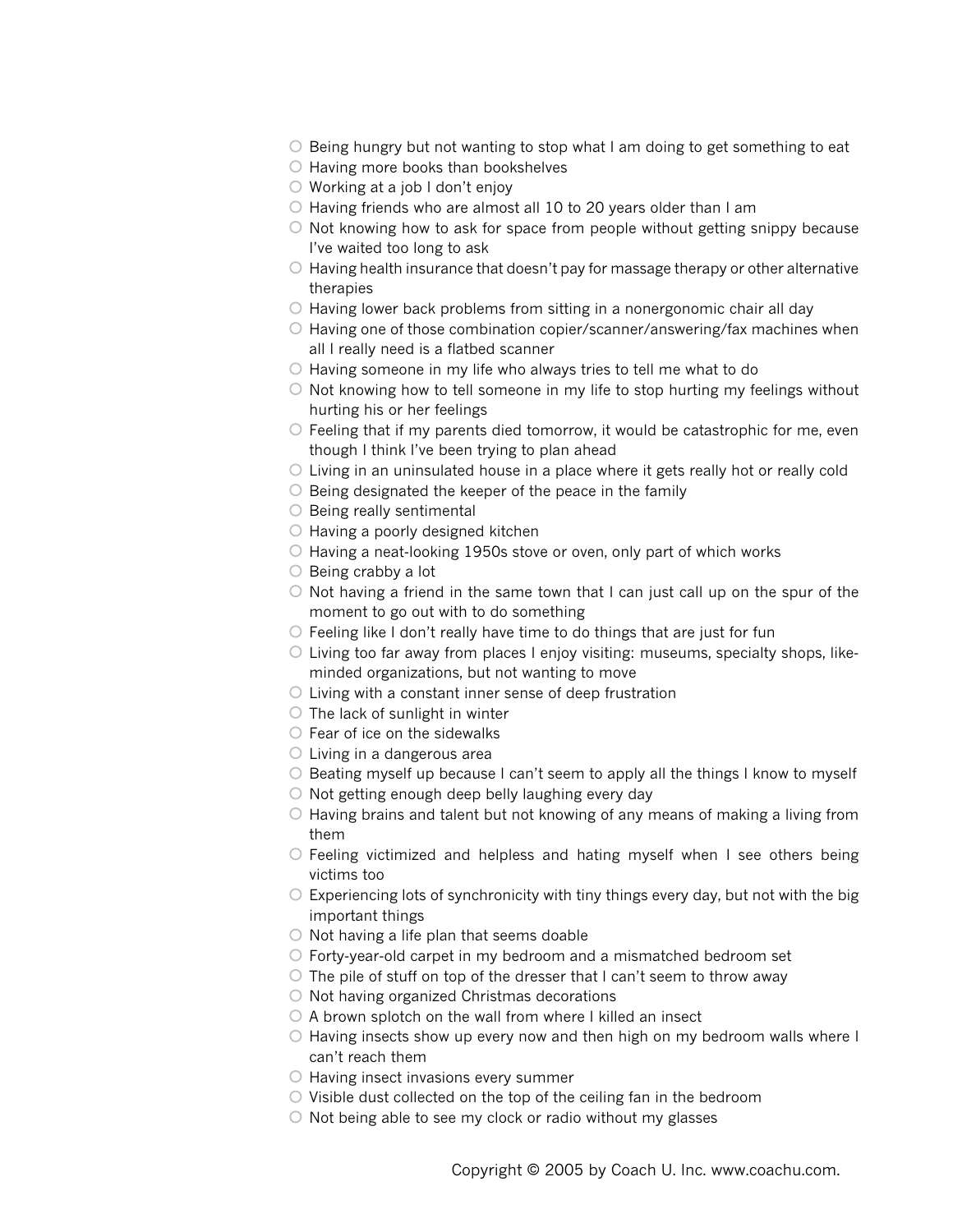- $\circ$  A partner who chews food noisily
- $\bigcirc$  A partner who hates where we live
- $\circ$  No table light in my bedroom
- $\bigcirc$  No reserve of income
- $\circ$  Not taking a holiday every year
- $\circ$  Not visiting friends or family as often as I'd like to
- $\circ$  Having old, worn-out shoes
- $\bigcirc$  A car that needs washing
- $\circ$  A back bumper that needs replacing
- $\circ$  Clothing of dissatisfying quality
- Living on a noisy main road
- $\circ$  Not having a strong community
- $\circ$  No recreation in my life
- $\bigcirc$  Not going dancing regularly
- $\circ$  Underselling myself
- $\circ$  Shelves waiting to go up
- $\circ$  New light fittings waiting to go up
- $\circ$  Cupboard door hanging off
- $\circ$  Sock drawer broken
- $\circ$  Upstairs room still waiting to be upgraded
- $\circ$  A kitchen that has room only for one person at a time
- $\circ$  Carpet that needs cleaning
- $\circ$  Insufficient income
- $\circ$  Few visitors to the house
- Weak networks
- $\circ$  No fun opportunities
- $\circ$  Credit card debt
- Lack of discipline in myself
- $\circ$  An echo in my phone line
- $\circ$  My spouse's tone of voice with me
- $\circ$  A client who changes appointments frequently
- Too much e-mail
- $\circ$  Clothing that doesn't complement my body shape
- $\circ$  My frying pan–everything sticks
- $\circ$  A phone headset that doesn't fit my head or ear properly
- $\circ$  A lack of consistent income
- $\circ$  Telemarketing calls at inconvenient times
- $\circ$  Cell phone battery that needs replacing
- $\circ$  A stock of magazines and not enough time to read them
- $\circ$  A lack of support in my local professional group
- $\circ$  My tenant's late rent payments
- $\bigcirc$  A lack of closet space in my home
- Too much television
- $\circ$  A lack of communication with my spouse
- Too much paperwork
- $\circ$  A lack of an up-to-date business plan
- $\circ$  Fleas on my pets
- $\bigcirc$  A lack of clients
- $\bigcirc$  Software that doesn't work